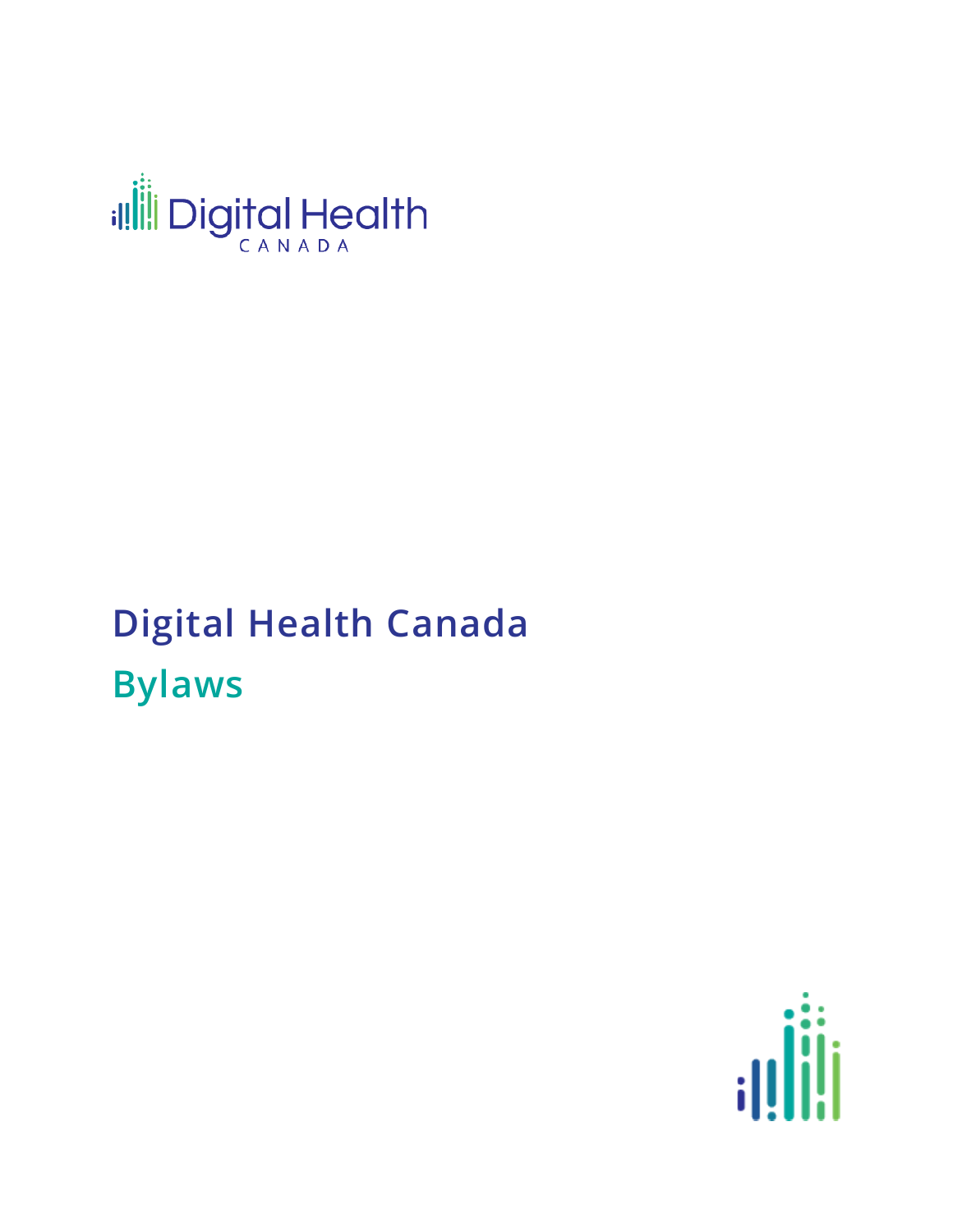

# Digital Health Canada Consolidated Bylaws

These By-laws are subject to the *Canada Not-for-profit Corporations Act* (the "**Act**")

## ARTICLE I. NAME

The name of the association shall be: DIGITAL HEALTH CANADA (hereinafter referred to as "**DIGITAL HEALTH CANADA**"), or such other name as may be approved in accordance with the Act.

## ARTICLE II. FISCAL YEAR

The fiscal year of DIGITAL HEALTH CANADA shall be set by the Board of Directors (hereinafter referred to as the "**Board**" and further defined herein), subject to change with the approval of Canada Revenue Agency.

## ARTICLE III. CORPORATE SEAL

The Seal of DIGITAL HEALTH CANADA shall be in such a form as shall be prescribed by the Board and shall have the full legal name of DIGITAL HEALTH CANADA endorsed thereon.

The seal shall remain in the custody of the Chief Executive Officer (hereinafter referred to as the "**CEO**" and further defined herein) or another officer so designated by the Board.

## ARTICLE IV. REGISTERED OFFICE

The Registered Office of DIGITAL HEALTH CANADA shall be in the province in Canada specified in the Articles of Continuance of DIGITAL HEALTH CANADA (as they may be amended) (the "**Articles**") at such place within such province as may be specified from time to time by the Directors.

Section 4.01 Membership

Section 4.02 Definition

There shall be one class of members which shall be available to individuals who are interested in advancing the practice of health informatics in Canada.

In addition, all former Presidents of DIGITAL HEALTH CANADA shall automatically become members of DIGITAL HEALTH CANADA effective in the year after which they cease to hold the office of President.

All members shall have the same rights and privileges.

#### Section 4.03 Application

Applications for membership shall be delivered in writing to the registered office of DIGITAL HEALTH CANADA to the attention of the CEO, or his/her designate, along with the prescribed membership fee. Membership is effective on the date the application is accepted by DIGITAL HEALTH CANADA.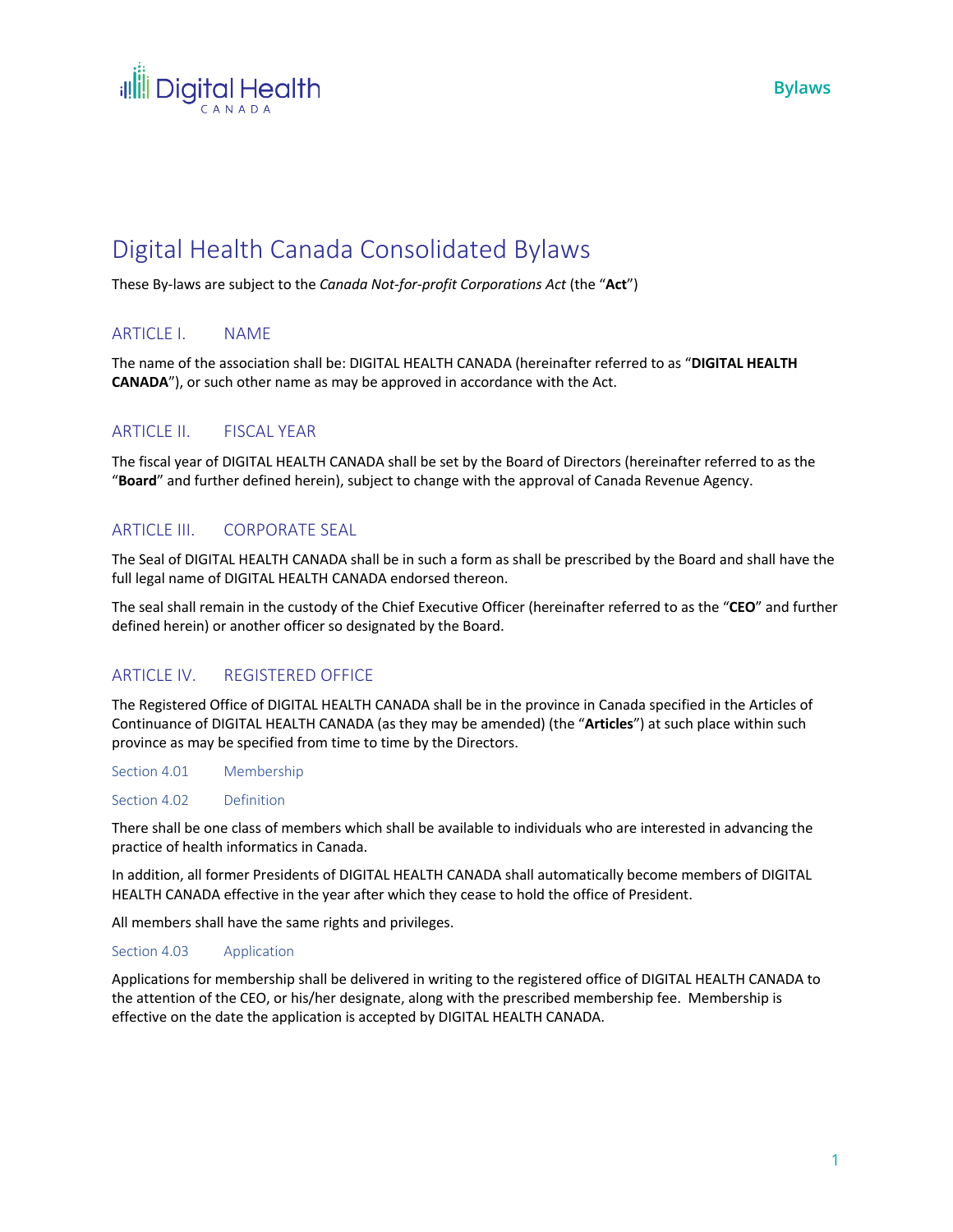

The Board may from time to time adopt such other rules and procedures for membership application and renewal as well as other administrative rules relating to membership.

#### Section 4.04 Withdrawal

Any member wishing to withdraw from membership in DIGITAL HEALTH CANADA may do so upon notice in writing to the registered office of DIGITAL HEALTH CANADA. Membership fees will not be refunded in whole or in part, nor is a credit carried forward for subsequent years.

#### Section 4.05 Termination

The interest of a member in DIGITAL HEALTH CANADA is not transferable and ceases to exist when a member dies, withdraws in accordance with section 5.3 or fails to pay membership dues in accordance with Article VI.

## ARTICLE V. DUES, FEES

The Board shall establish membership fees, the period for which the fees apply and the date when fees are due and payable. If a member does not pay his or her membership dues by the deadline set by the Board from time to time, such member shall automatically cease to be a member of DIGITAL HEALTH CANADA on such date.

## ARTICLE VI. MEMBERS MEETINGS

## Section 6.01 Annual Meeting

The Annual Meeting of the Members (hereinafter referred to as the "**Annual Members' Meeting**") shall be held each year at such time and place in Canada as may be designated by the Board. The meeting shall be held within six (6) months of the end of the fiscal year and within fifteen (15) months of the preceding Annual Members' Meeting.

In addition to any other business that may be transacted, the financial statements and the report of the Public Accountant (as further defined herein) shall be presented for approval by the members and the Public Accountant appointed for the ensuing year DIGITAL HEALTH CANADA shall send to each member, at least twenty-one (21) days and not more than sixty (60) days, before each Annual Members' Meeting, a copy of the annual financial statements or a copy of a publication of DIGITAL HEALTH CANADA reproducing the information contained in such documents. Instead of sending the documents, DIGITAL HEALTH CANADA may send a summary to each member along with a notice informing the member of the procedure for obtaining a copy of the documents themselves free of charge or DIGITAL HEALTH CANADA may notify the members in accordance with section 7.3 that such documents are available at the registered office of DIGITAL HEALTH CANADA and a free copy can be obtained, on request, at DIGITAL HEALTH CANADA's registered office or by prepaid mail.

## Section 6.02 Special Members' Meetings

A special members' meeting of DIGITAL HEALTH CANADA (hereinafter referred to as a "**Special Members' Meeting**") may be held upon the call of the Board at such time and place in Canada as it may designate.

The President shall call a Special Members' Meeting upon the written and/or electronic request of at least five percent (5%) of the members within twenty-one (21) days after the filing of such request at the registered office of DIGITAL HEALTH CANADA to the attention of the CEO. The business to be transacted at such Special Members' Meeting shall be stated in the notice thereof, and no other business may be considered at such meeting.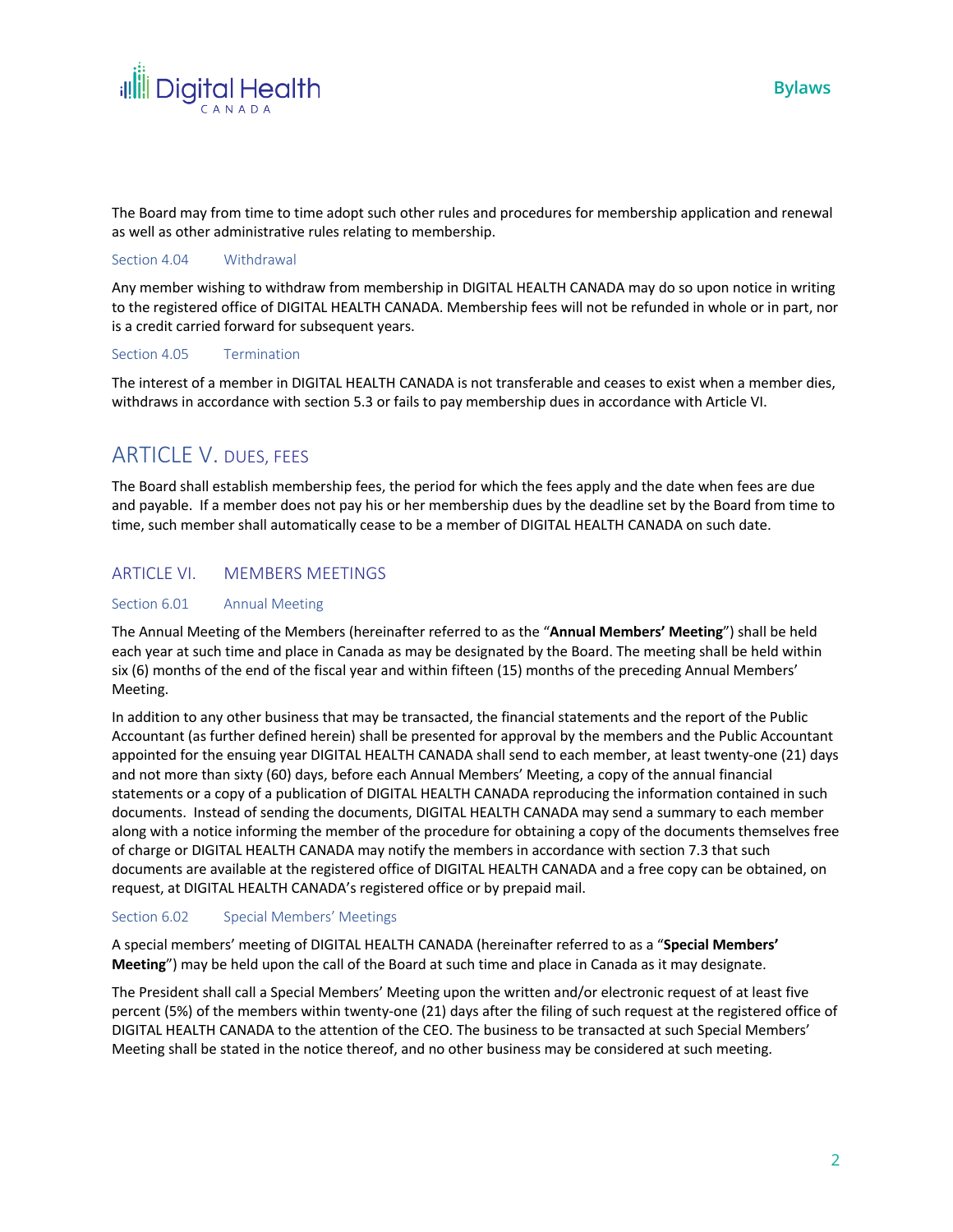

#### Section 6.03 Notice

Notice of the Annual Members' Meeting or any Special Members' Meeting (collectively referred to hereinafter as "**Members' Meetings**") shall be given in writing a minimum of thirty (30) days in advance of the meeting. Failure of a member to receive notice of a meeting shall not invalidate any proceeding taken at the meeting.

#### Section 6.04 Quorum at Members' Meetings

- (a) A quorum for a Members' Meeting shall be not less than two percent (2%) of the members, present either in person or by proxy, who are not officers of DIGITAL HEALTH CANADA.
- (b) Should the number of members present in person or by proxy at a Members' Meeting fall below the number required for a quorum, there can be no further valid transaction of business until a quorum is again present.

#### Section 6.05 Voting by Members

A majority of votes cast by the members present (by way of proxy as set out below or otherwise) shall determine the questions at Members' Meetings, except where the vote or consent of a greater number of members is required by the Act or these By-laws. The voting procedure with respect to every question requiring a vote at any Members' Meeting, with the exception of the vote for the election of the directors, shall be as follows:

- (a) In Person
	- *(i) Each member present at a Members' Meeting eligible to vote shall have the right to exercise one (1) vote. In the event of a tie, the chair of the meeting shall cast the deciding vote.*
- (b) By Proxy
	- *(i) Any member may be represented by proxy at a Members' Meeting, provided such proxy shall be in writing on the form prescribed by DIGITAL HEALTH CANADA from time to time. Members eligible to vote shall be provided with the proxy form a minimum of thirty (30) days in advance of the Members' Meeting.*
	- *(ii) A proxy must be signed by the member and shall be valid only for the meeting for which it was specifically given, or for any adjournment thereof.*
	- *(iii) Proxies or notices of proxies held must be filed with DIGITAL HEALTH CANADA at least seven (7) days prior to the meeting taking place.*
- (c) Electronic
	- *(i) The Board may determine that any vote of the members may be held by means of a telephonic, electronic or other communication facility that DIGITAL HEALTH CANADA makes available for that purpose, and in conformity with the explanation and instructions that DIGITAL HEALTH CANADA provides*  to the members, so that this facility will enable the votes to be gathered in a manner that permits their *subsequent verification and permits the tallied votes to be presented to DIGITAL HEALTH CANADA without it being possible for DIGITAL HEALTH CANADA to identify how each member voted.*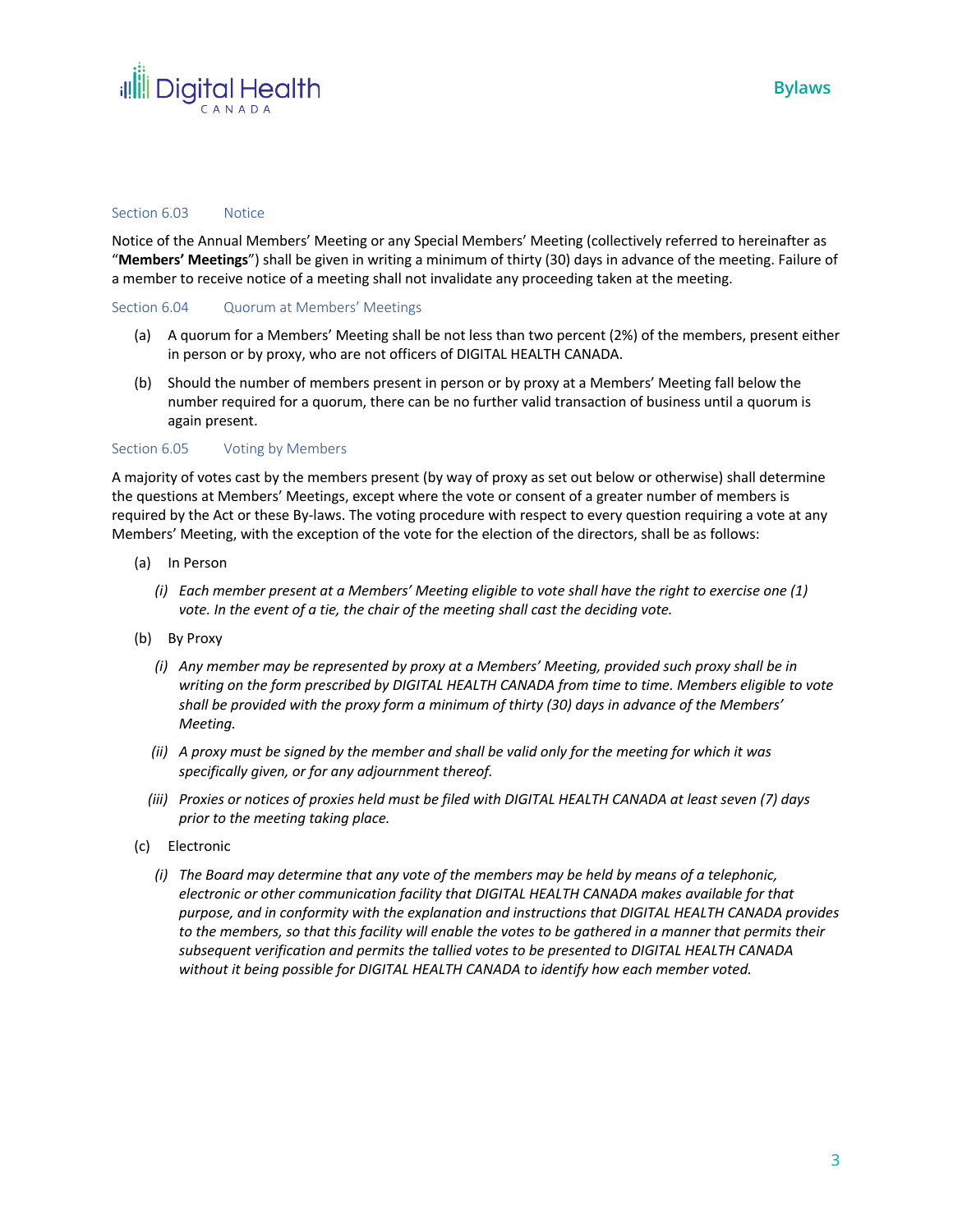

## ARTICLE VII. BOARD OF DIRECTORS

## Section 7.01 Power and Authority of the Board

The affairs of DIGITAL HEALTH CANADA shall be governed by a Board, which shall supervise the management of the activities and affairs of DIGITAL HEALTH CANADA.

The Board shall actively pursue the mission and goals of DIGITAL HEALTH CANADA and may adopt such rules and regulations for the conduct of its business as may be deemed advisable.

The Board may by resolution establish standing and special committees and appoint the chair and members of such committees. The Board may by resolution remove the chair or other members of committees from office. The Board may delegate to any committee or officer any or all powers, duties and authority of the Board, which may be lawfully delegated except for the following:

- (a) submission to the members of any question or matter requiring the approval of the members;
- (b) filling a vacancy among the directors or in the office of public accountant or appointing additional directors as permitted by the Articles;
- (c) issuing debt obligations except as authorized by the directors;
- (d) approving any financial statements;
- (e) adopting, amending or repealing by-laws; or
- (f) establishing contributions to be made, or dues to be paid, by members.

The Board shall be accountable to the members.

#### Section 7.02 Composition

- (a) The minimum and maximum number of individuals who shall serve as the directors of the Board (hereinafter individually referred to as a "**director**" and collectively as "**directors**") shall be as set out in the Articles, the exact number of directors to be determined by resolution of the Board from time to time.
- (b) Each director must be a member of DIGITAL HEALTH CANADA.
- (c) Each director must be an individual who is at least eighteen (18) years old, may not have been declared incapable by a court in Canada or in another country and may not have the status of a bankrupt.

#### Section 7.03 Duties and Responsibilities

Directors shall carry out duties as assigned by the Board which may include chairing a committee or acting as Board Liaison for a committee in accordance with the terms of reference for such committees and liaison persons established by the Board.

All Board members are expected to act in accordance with the code of ethics as may be established by the Board from time to time.

#### Section 7.04 Executive Committee

There shall be an Executive Committee of the Board that is composed of the President, Vice President and Secretary-Treasurer and such other directors as the Board may determine from time to time. In addition, the CEO and Past President shall be entitled to attend and participate in all meetings of the Executive Committee (except in camera meetings), in accordance with the terms of these By-laws, but shall have no vote.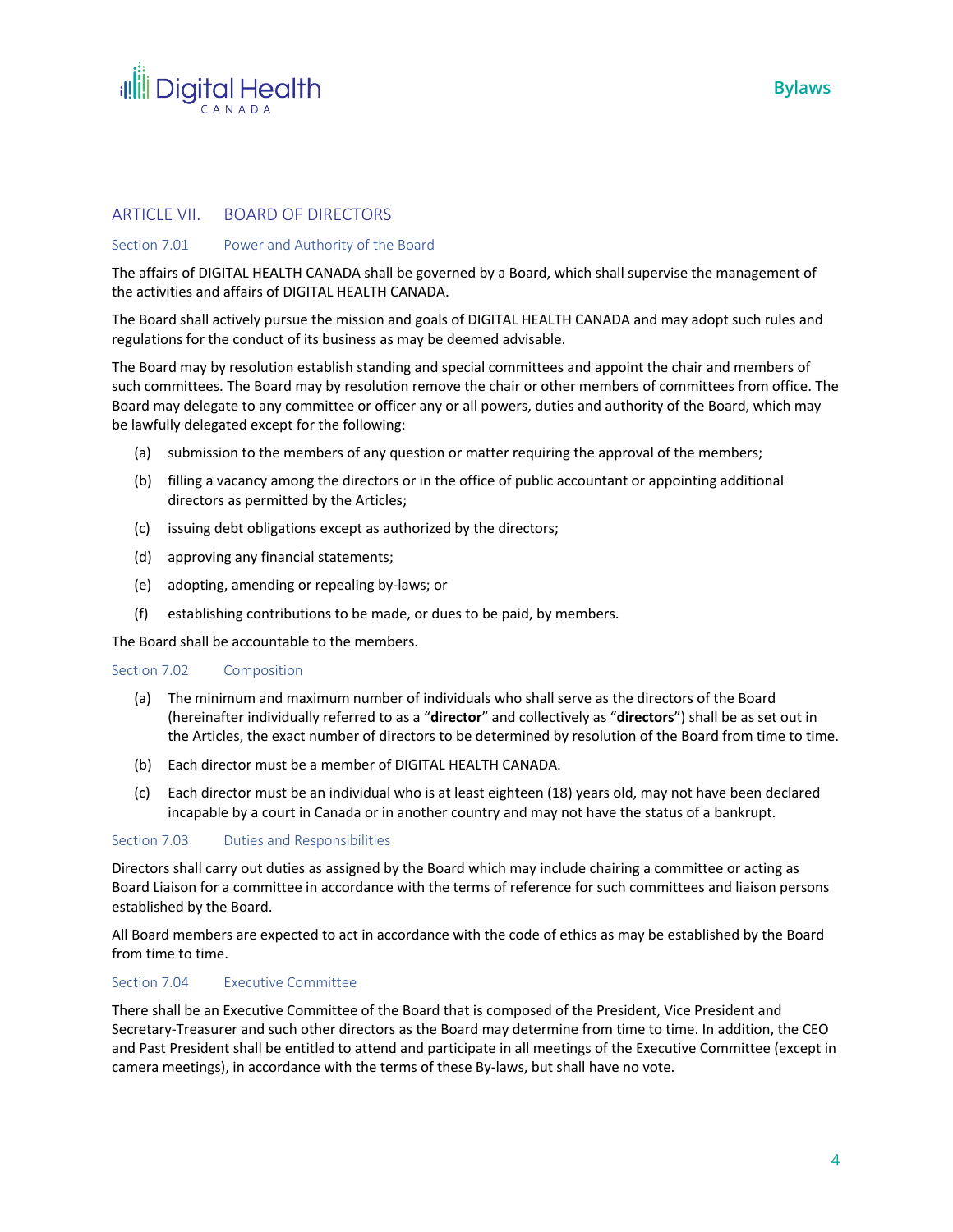



The quorum for meetings of the Executive Committee shall be two (2) voting members of the Executive Committee.

In the intervals between meetings of the Board, the Executive Committee shall supervise, control and direct the affairs and business of DIGITAL HEALTH CANADA subject to the limits on Board delegation set out in Section 8.1 above and such directions, restrictions and limitations as may from time to time be given or imposed by the Board. Subject to the aforesaid, the Executive Committee shall possess and exercise all the powers and authority of the Board other than those, which must be exercised by the Board as required by the Act, except when the Board is in session, and shall report on its actions at the next Board meeting.

Notice of each Executive Committee meeting shall be given at least seven (7) days in advance of the meeting by telephone, facsimile or other electronic transmission. The notice period may be shortened upon the consent of all of the voting members of the Executive Committee. Such notice shall set out or outline the business that is to be transacted at said meeting. Failure of a member of the Executive Committee to receive notice of a meeting shall not invalidate any proceedings taken at the meeting.

Any or all members of the Executive Committee may participate by such conference telephone, electronic or other communications facilities as permit all persons participating to communicate adequately with each other, and an Executive Committee member participating by such means is deemed to have consented to and be present at the meeting.

#### Section 7.05 Board Meetings

The Board shall meet following the Annual Members' Meeting and at least one other time annually, at such times and place as the President may designate (hereinafter referred to as a "**Regular Board Meeting**").

Notice of each Regular Board Meeting shall be given at least seven (7) days in advance of the meeting if notice is given by other than by mail at least fourteen (14) days in advance if notice is given by mail. A director at any time may waive notice of any meeting and may ratify any proceeding taken at a meeting. Failure of a director to receive the notice of a meeting shall not invalidate any proceeding taken at the meeting.

The President shall call a special meeting of the Board (hereinafter referred to as a "**Special Board Meeting**") at any time and place specified in a written demand by a majority of the directors. The business to be transacted at such Special Board Meeting shall be stated in the notice thereof and no other business may be considered at that meeting.

Notice of a Special Board Meeting shall be given in writing at least fifteen (15) days in advance of the meeting; provided, however, that if the Executive Committee determines that an emergency meeting of the Board is required, such meeting may be called on twenty-four (24) hours' notice in writing.

Notice of a Board meeting need not specify the business to be transacted unless the meeting will address any of the matters listed in paragraphs a. to f. of Section 8.1 above.

A quorum for the transaction of business at either a Regular Board Meeting or Special Board Meeting (hereinafter collectively referred to a "**Board Meeting**") shall consist of a majority of the directors entitled to be present and vote at a meeting of the Board and shall include at least one director who is also an officer of DIGITAL HEALTH CANADA, unless there are no officers. Directors who declare a conflict of interest shall nonetheless be counted in determining a quorum. If the number of directors present at a Board meeting falls below the number required for a quorum, there can be no further valid transaction of business until a quorum is again present.

Each director is authorized to exercise one (1) vote. In the event of a tie, the chair of the Board Meeting shall cast the deciding vote.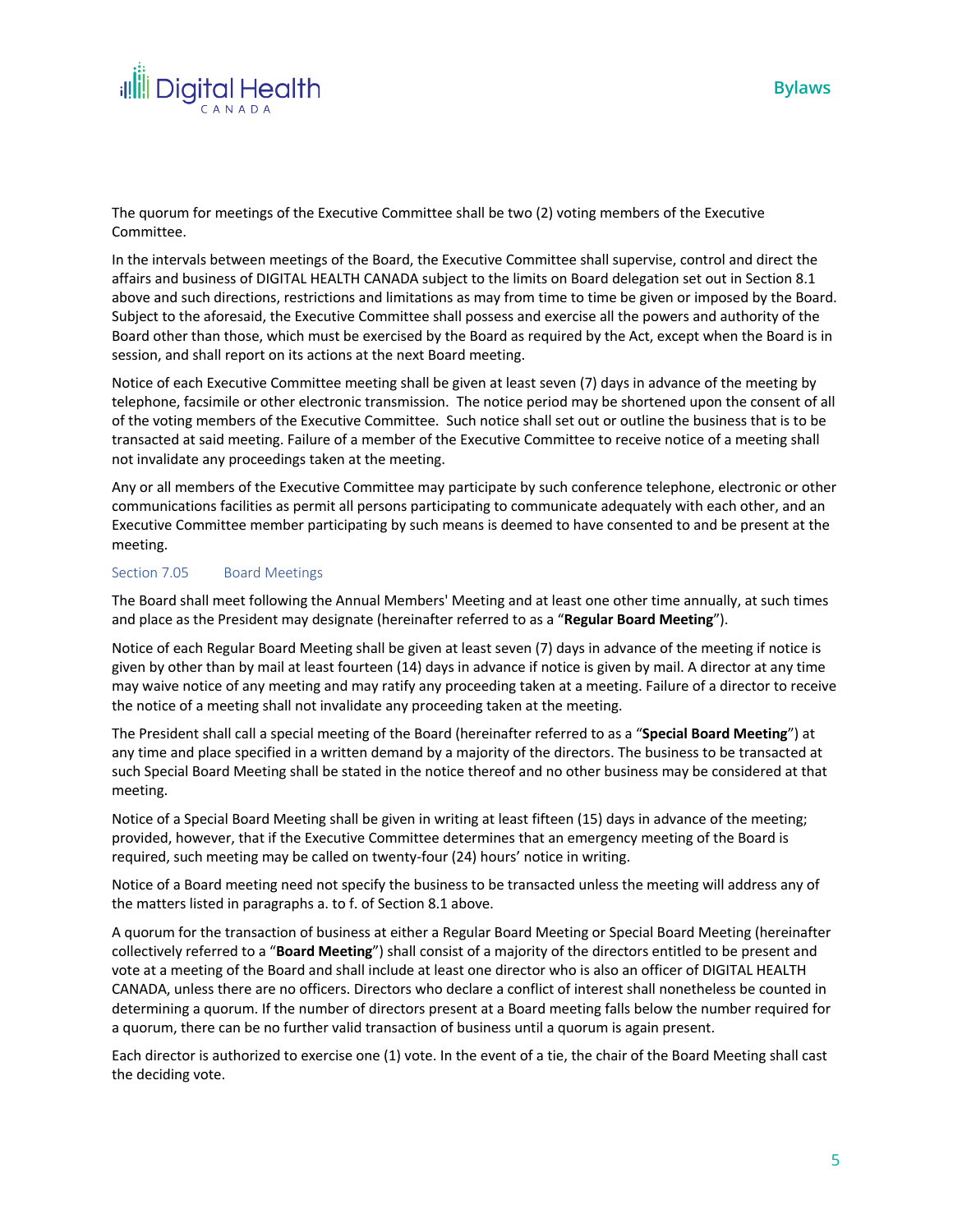

If all the directors of DIGITAL HEALTH CANADA consent, a director may participate in a meeting of directors or of a committee of directors by means of a telephonic, an electronic or other communication facility that permits all participants to communicate adequately with each other during the meeting. A director so participating in a meeting is deemed for the purposes of the Act to be present at that meeting

A resolution in writing, signed by all the directors entitled to vote on that resolution at a meeting of directors or of a committee of directors, is as valid as if it had been passed at a meeting of directors or committee of directors.

The President of DIGITAL HEALTH CANADA may invite to any Board Meeting guests as appropriate to report on any matters of interest to the Board.

#### Section 7.06 Director's Term

- a. Except as set out in these By-laws, a director's term shall be for two (2) years commencing at the conclusion of the meeting at which the director was elected or appointed.
- b. A retiring director shall be eligible for re-election or re-appointment for up to three (3) additional 2-year terms, after which time they can be eligible for re-election or re-appointment after an absence of two (2) years from the Board.

#### Section 7.07 Removal

A director may be removed before the expiration of his or her term by resolution of the members passed by a majority of the votes cast at a Special Members' Meeting of which notice specifying the intention to pass such resolution has been given. At or before any such meeting, the director subject to the resolution shall have had reasonable notice of the complaint made against him or her and a reasonable chance to explain or defend his or her position before the members attending such a meeting. Any vacancy so created may be filled by a vote of the majority of members present at that meeting and the person so elected shall hold office for the remainder of the term of the vacating director.

#### Section 7.08 Director Vacancies

An office of a director shall be declared vacated if:

- (a) A director resigns (such resignation to be effective at the time a written resignation is sent to DIGITAL HEALTH CANADA or at the time specified in the resignation, whichever is later);
- (b) A director is declared incapable by a court in Canada or in another country;
- (c) On the death of the director;
- (d) The director has the status of a bankrupt;
- (e) The director is no longer a member of DIGITAL HEALTH CANADA;
- (f) A director has been absent from two (2) consecutive meetings of the Board without a reason deemed by the Board to be adequate; or
- (g) The director is removed from the Board in accordance with Section 8.7.

Any vacancy on the Board created by operation of Section 8.8 may be filled by Board appointment and the person so appointed shall hold office for the remainder of the term of the vacating director.

In the event that a significant number of the members of a third party organization become members of DIGITAL HEALTH CANADA as a result of a negotiated agreement with such third party organization, the Board may, in accordance with the Articles and with the affirmative vote of a majority of the Board, appoint one or more representative(s) from the members of such third party organization who have joined DIGITAL HEALTH CANADA as

**Bylaws**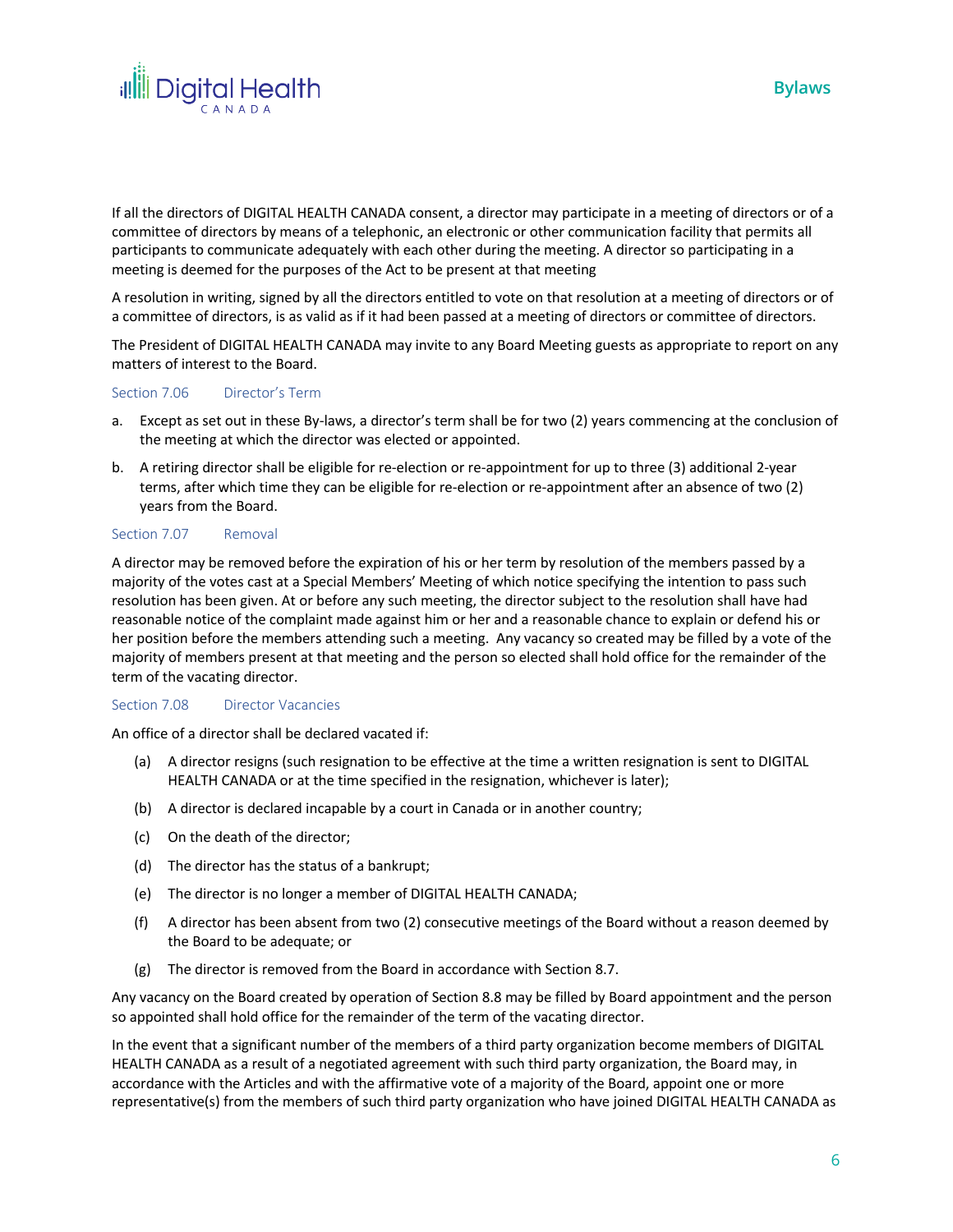

a director of DIGITAL HEALTH CANADA. A director so appointed shall hold office until the next Annual Members' Meeting.

## Section 7.09 **Indemnification of Directors and Officers**

Subject to the Act, DIGITAL HEALTH CANADA shall indemnify the present and former directors and officers against all costs, charges and expenses, including an amount paid to settle an action or satisfy a judgment, reasonably incurred by such an individual in respect of any civil, criminal, administrative, investigative or other proceeding in which the individual is involved because of his or her association with DIGITAL HEALTH CANADA, provided that the individual:

- (a) acted honestly and in good faith with a view to the best interests of DIGITAL HEALTH CANADA; and
- (b) in the case of a criminal or administrative action or proceeding that is enforced by a monetary penalty, had reasonable grounds for believing that his or her conduct was lawful.

DIGITAL HEALTH CANADA shall also indemnify any such person in such other circumstances as the law permit(s) or requires.

Nothing in these By-laws shall limit the right of any person entitled to indemnity to claim indemnity apart from the provisions of these By-laws to the extent permitted by law.

## Section 7.10 For the Protection of Directors and Officers

Except as otherwise provided in the Act, no director or officer for the time of their position as director or officer of DIGITAL HEALTH CANADA shall be liable for the acts, receipts, neglects or defaults of any other director or officer or employee or for any loss, damage or expense happening to DIGITAL HEALTH CANADA through the insufficiency or deficiency of title to any property acquired by DIGITAL HEALTH CANADA or for or on behalf of DIGITAL HEALTH CANADA or for any other loss, damage or misfortune whatever which may happen in the execution of the duties of his respective office or trust or in relation thereto unless the same shall happen by or through his own willful neglect or default. The directors for the time being of DIGITAL HEALTH CANADA shall not be under any duty or responsibility in respect of any contract, act or transaction whether or not made, done or entered into in the name or on behalf of DIGITAL HEALTH CANADA otherwise than as a director or officer or shall have an interest in a person who is employed by or performs services for DIGITAL HEALTH CANADA, the fact of his being a director or officer of DIGITAL HEALTH CANADA shall not disentitle such director or officer or such person, as the case may be, from receiving proper remuneration for such services.

## Section 7.11 Conflict of Interest

Every director and officer of DIGITAL HEALTH CANADA shall comply with the conflict of interest provisions contained in the Act and the Regulations and any conflict of interest policy of DIGITAL HEALTH CANADA in effect from time to time.

## ARTICLE VIII. NOMINATION AND ELECTION OF DIRECTORS

#### Section 8.01 Determination of the Number of Directors

At least ninety (90) days prior to the Annual Members' Meeting, the Board shall pass a resolution determining the number of directors that will be required by the Board for the upcoming year. If no such steps are taken to pass such a resolution, the Board will consist of the same number of directors as in the prior year.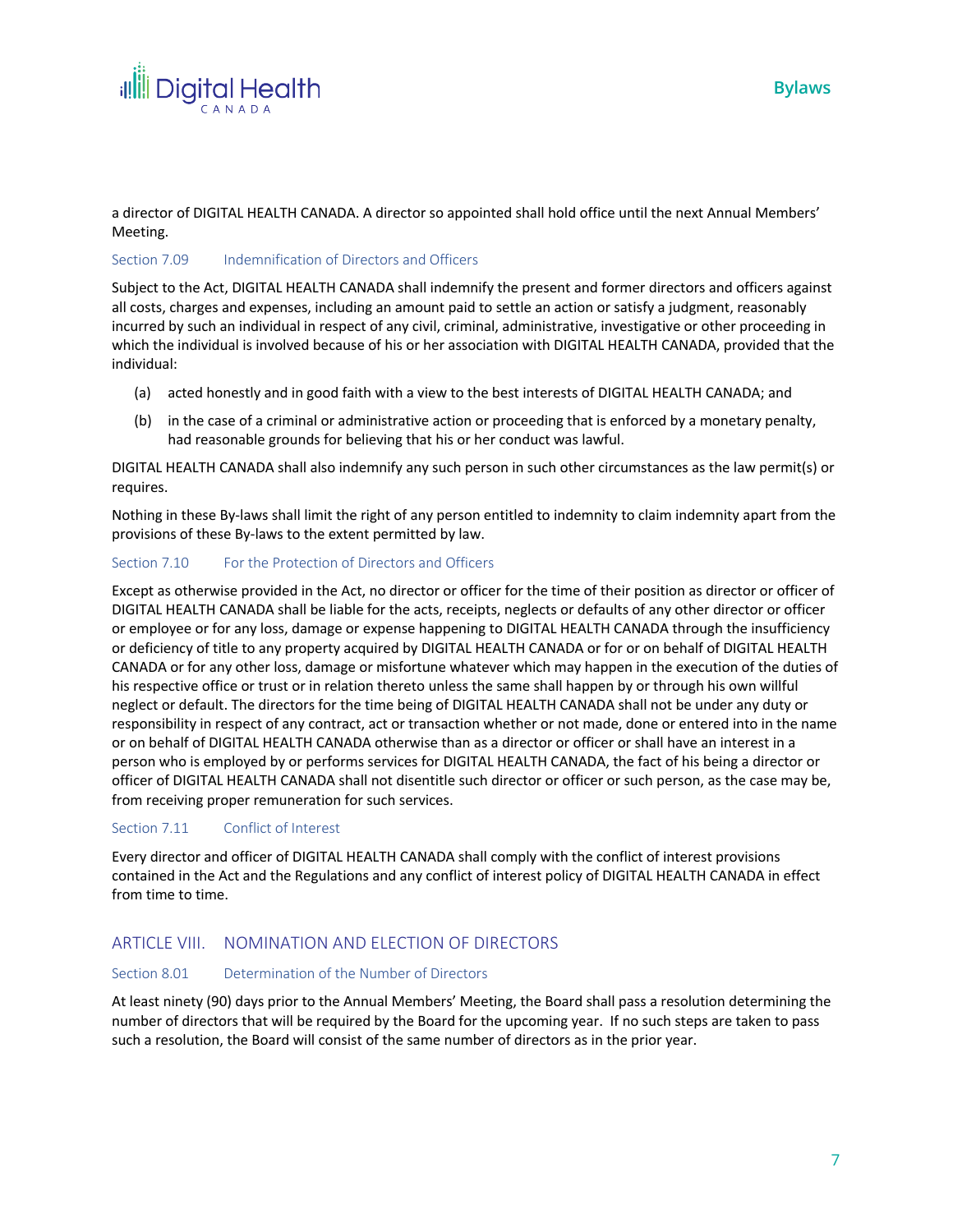

#### Section 8.02 Board Development Committee

- (a) The Board shall appoint a committee dedicated to overseeing the nomination and election of directors and such committee shall be referred to as the Board Development Committee (hereinafter referred to in Article 9 as the "**Committee**") comprised of at least three (3) members of DIGITAL HEALTH CANADA in good standing along with the Past President who shall act as the chair.
- (b) Board members other than the Past President are not eligible to serve on the Committee.
- (c) The Committee shall be responsible for:
	- *(i) Confirming the number of director positions available for the Board for the upcoming year;*
	- *(ii) Making a general call of the membership for nominees;*
	- *(iii) Soliciting nominations of individuals who are qualified for the position of director and putting their names forward, with their written consent, for nomination for a position on the Board;*
	- *(iv) Preparing a slate of candidates that represents the criteria for member representation of the Board in accordance with the policies and procedures as may be established by the Board from time to time;*
	- *(v) Supervising the election process in accordance with these By-laws; and*
	- *(vi) Providing a post-election report to the Board setting out the election results and providing comment with respect to the satisfaction of the Board policies and procedures concerning the fulfillment of the criteria for Board member representation.*

#### Section 8.03 Nominations

- (a) Not less than ninety (90) days prior to the Annual Members' Meeting, the Committee shall make a call for nominations to all members of DIGITAL HEALTH CANADA.
- (b) In addition to nominees identified by the Committee, individuals may nominate themselves or others on the form prescribed by the Committee and signed by at least three other members of DIGITAL HEALTH CANADA in good standing.
- (c) All nominations shall be submitted at least sixty (60) days prior to the Annual Members' Meeting.
- (d) Any member of DIGITAL HEALTH CANADA, in compliance with Section 8.2 herein, is eligible to be elected or appointed as a director of DIGITAL HEALTH CANADA. Prior written consent of the member being nominated as a director is required.

#### Section 8.04 Acclamation

In the event that the number of nominations received equals the number of positions available, election shall be by acclamation.

## Section 8.05 Election Procedures

- (a) In the event that more director nominations are received than positions available, an election shall be ordered.
- (b) The Committee shall, no less than thirty (30) days prior to the Annual Members' Meeting, by mail and/or electronically provide a notice to the members setting out the election procedure, the procedure for the casting of secret ballots and the means of ballot collection and tabulation. The ballot, whether delivered by mail and/or electronically, shall clearly identify, in alphabetical order, the names of candidates for available positions and shall set out the number of directors to be elected for the available positions.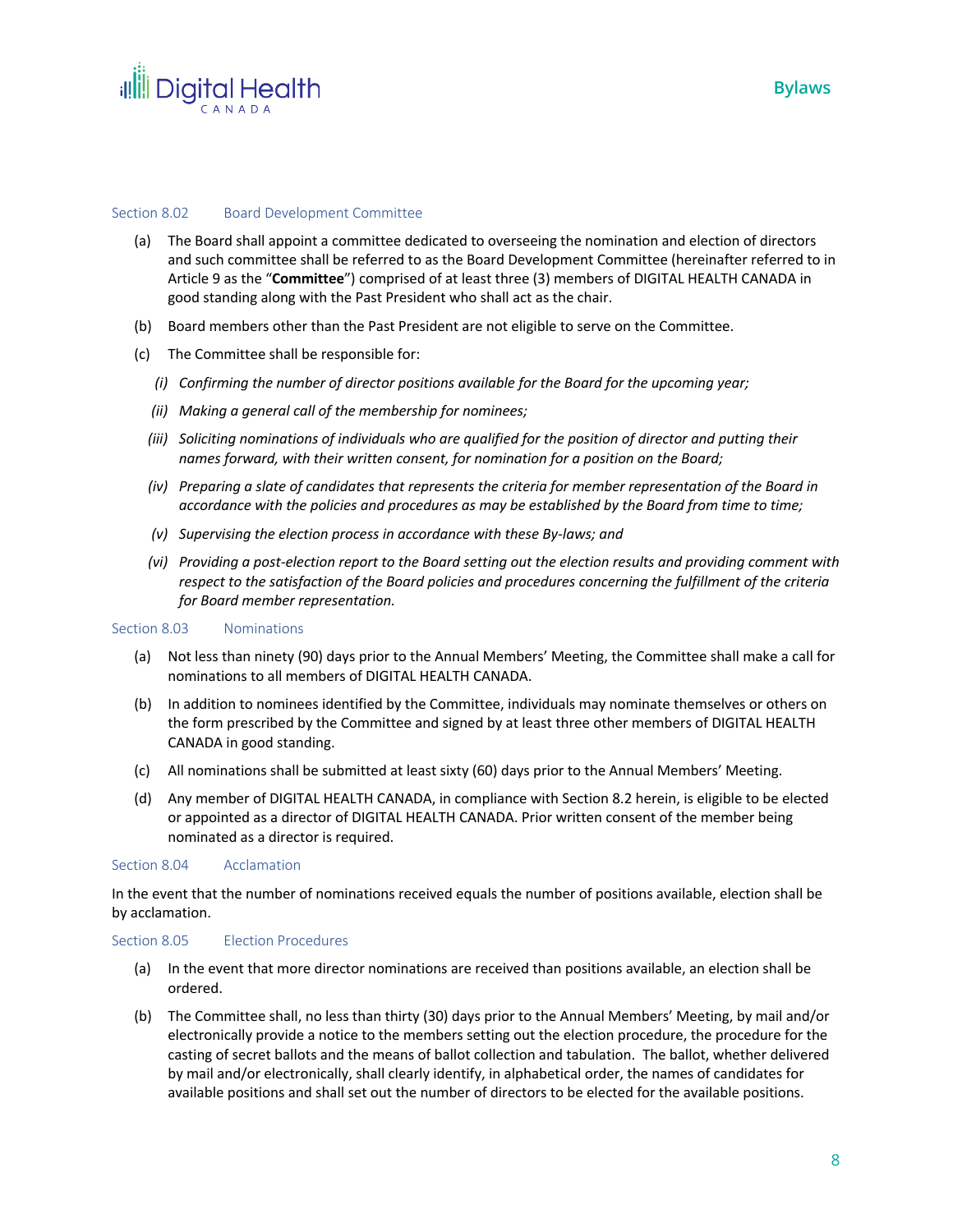



- (c) The Past-President shall, not less than ten (10) days prior to the Annual Members' Meeting, appoint three (3) scrutineers from among the members who are not directors or candidates for election to the Board, to oversee the secret ballot tabulation prior to the Annual Members' Meeting. The date of the deadline for the receipt of ballots and the ballot counting shall be determined by the Board prior to the Annual Members' Meeting.
- (d) Each member shall have one (1) vote for each available position on the Board. Directors will be declared elected on the basis of a plurality of votes cast as verified by the scrutineers.
- (e) In the event that two (2) nominees shall receive the identical number of votes, and as a result, a final determination of the elected Board members cannot be made, the chair of the Committee shall randomly select the name of one (1) of the candidates by way of a draw, in the presence of the scrutineers, and that candidate shall receive credit for one (1) additional vote for the purposes of the election.
- (f) In the event that prior to the Annual Members' Meeting at which the results of an election are declared as set out in paragraph g. below a nominee who would have been elected declines his or her election or otherwise advises DIGITAL HEALTH CANADA that he or she cannot assume office, or is otherwise unable to assume office, then the candidate who received the next highest number of votes shall be declared elected as a director.
- (g) The results of the election, or acclamation if no additional nominations were received in accordance with Section 9.4 hereof, shall be announced at the Annual Members' Meeting and the new directors shall be deemed to be elected at the Annual Members' Meeting
- (h) The duties and responsibilities of a director shall take effect at the close of the Annual Members' Meeting at which the director was elected.

## ARTICLE IX. OFFICERS

## Section 9.01 Composition

The officers of DIGITAL HEALTH CANADA shall be the President, Vice President, Secretary-Treasurer, Past-President and CEO. The Board may appoint other officers in accordance with the policies of DIGITAL HEALTH CANADA in effect from time to time.

## Section 9.02 Duties and Responsibilities

All officers of DIGITAL HEALTH CANADA shall sign such contracts, documents or instruments in writing as require their respective signatures and shall, respectively, subject to the Act and these By-laws, have and perform all powers and duties incident to their respective offices and such other powers and duties, respectively, as may from time to time be assigned to them by the directors. In particular, and without limitation:

- (a) The President of DIGITAL HEALTH CANADA shall act as Chair at all Board, members and Executive Committee meetings, provide guidance in the overall direction of DIGITAL HEALTH CANADA and promote DIGITAL HEALTH CANADA in the health care and health informatics community;
- (b) The Vice President shall perform the duties of the President, in the absence or disability of the President and generally assist the President;
- (c) The Secretary-Treasurer shall perform the duties of the President in the absence of the President and Vice President, provide oversight to all notices, meeting records, documents and registers and all financial records and accounts and submit financial reports and audited financial statements as required;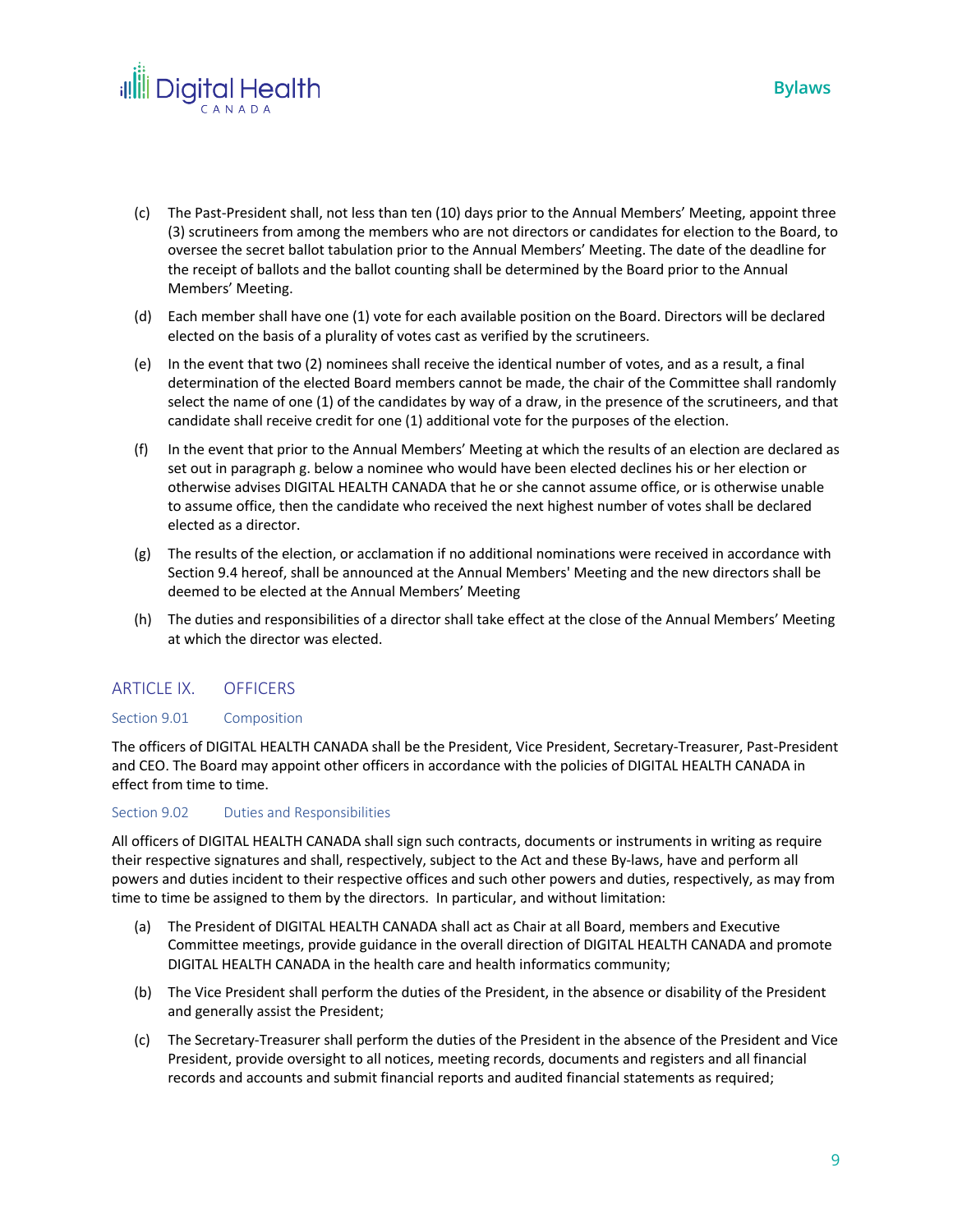



- (d) The Past President shall be entitled to attend and participate at all meetings of the Board (except in camera meetings) but shall have no vote, act as chair of the Board Development Committee, oversee the nomination and election process for directors and assist the President as required;
- (e) The Chief Executive Officer shall be the chief staff officer responsible for the management , oversight, direction and operation of DIGITAL HEALTH CANADA, represent DIGITAL HEALTH CANADA, be accountable to the Board and be entitled to attend and participate at all meetings of the Board and Executive Committee (except in camera meetings) but shall have no vote.

The Board shall fix the remuneration and term of office of the CEO.

In the event that none of the President, Vice President or Secretary-Treasurer is present at a meeting of the Board, members or Executive Committee and there is quorum at the meeting, the individuals in attendance who are entitled to vote at the meeting shall choose one of their members to act as the chair for the purposes of carrying out that meeting. The individual appointed as the chair of a meeting shall preside over the meeting, conduct the business of the meeting in accordance with these By-laws and abstain from voting unless there is a tie, in which case, he or she shall cast the deciding vote.

#### Section 9.03 Election of Officers

(a) President, Vice President and Secretary-Treasurer - The Board shall choose the President, Vice President and Secretary-Treasurer, in accordance with the policies of DIGITAL HEALTH CANADA in effect from time to time.

#### Section 9.04 Term of Office

- (a) The term of office for the officers shall be one (1) year as Secretary-Treasurer, one (1) year as Vice President, two (2) years as President and two (2) years as Past President.
- (b) No officer shall hold two (2) offices simultaneously at any given time.
- (c) The Vice President can only be eligible for re-election to the same office for one (1) additional term, after which time he or she can be eligible for re-election as Vice President after not serving as an officer for two (2) years.
- (d) The Secretary-Treasurer can only be eligible for re-election to the same office for one (1) additional term, after which time he or she can be eligible for re-election as Secretary-Treasurer after not serving as an officer for two (2) years.

## Section 9.05 Section 10.5: Officer Vacancies

Each incumbent officer shall continue in office until the earlier of:

- (a) that officer's resignation, which resignation shall be effective at the time the written resignation is sent to DIGITAL HEALTH CANADA or at the time specified in the resignation, whichever is later;
- (b) the election or appointment of a successor;
- (c) that Officer ceasing to be a Director if such is a necessary qualification of appointment that Officer's removal by resolution of the Board;
- (d) that Officer's death.

Should the office of the President become vacant, it shall be filled by the Vice President, or, if the Vice President is unable to fill the vacancy, the Board shall appoint one of the current directors to fill such vacancy until the next regular general election or appointment of officers. If the Vice President is appointed to fill such vacancy, the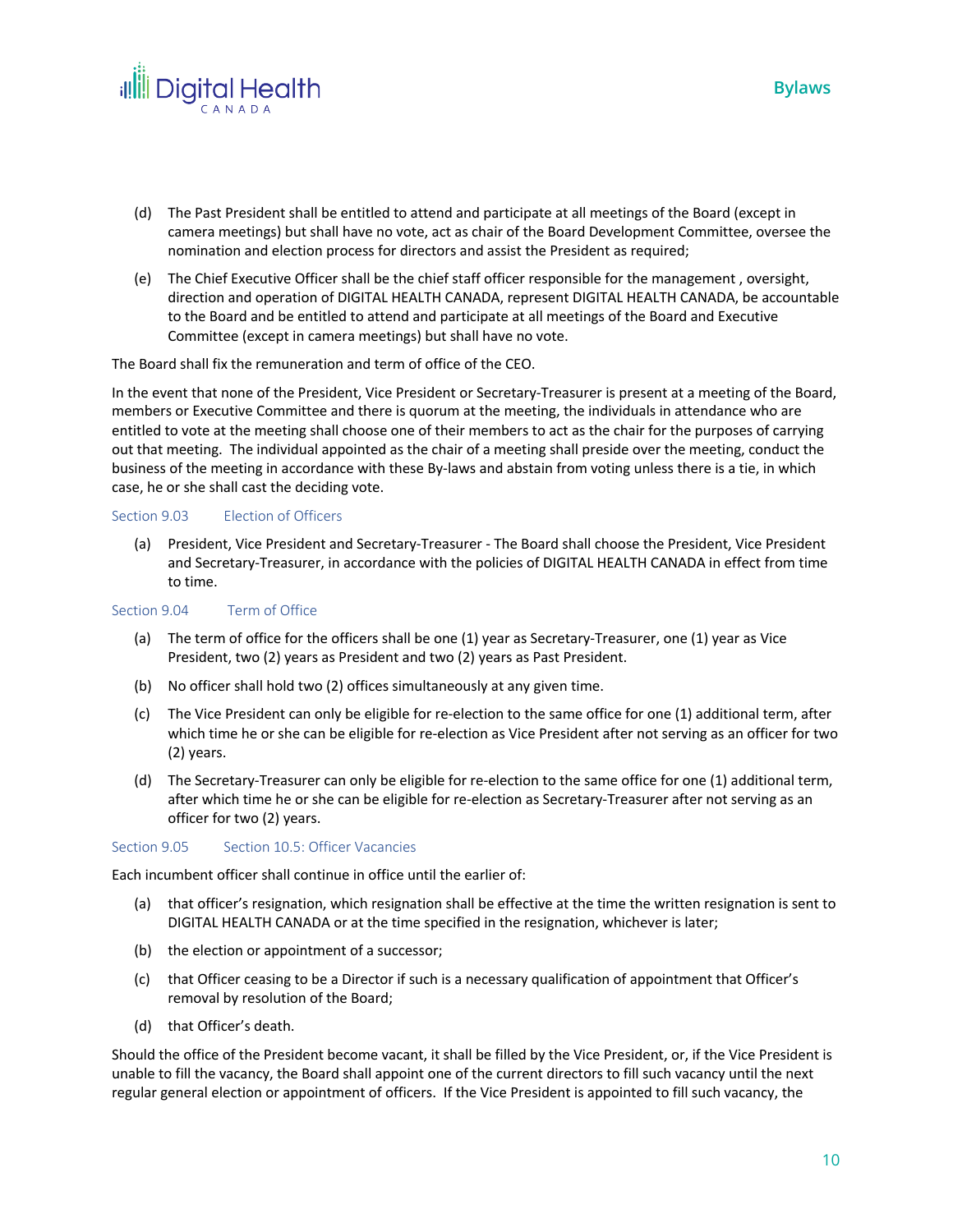

Board shall appoint one of the current directors to fill the vacancy in the office of Vice President until the next regular general election or appointment of officers.

Should the office of Vice President become vacant, the Board may appoint one of the current directors to fill such vacancy until the next regular general election or appointment of officers.

Should the office of Secretary-Treasurer become vacant, the Board may appoint one of the current directors to fill such vacancy until the next regular general election or appointment of officers.

## ARTICLE X. CONDUCT OF BUSINESS

#### Section 10.01 Rules of Procedure

The usual order of business determined by parliamentary procedure shall govern the conduct of all meetings. In all matters not governed by these By-laws, the procedure shall be in accordance with Robert's Rules of Order.

## ARTICLE XI. PUBLIC ACCOUNTANT

The members of DIGITAL HEALTH CANADA shall at each Annual Members' Meeting appoint a public accountant (hereinafter referred to as the "**Public Accountant**") to audit the accounts of DIGITAL HEALTH CANADA, in accordance with the requirements and provisions of the Act. Such appointment shall hold office until the next Annual Members' Meeting. The Board may fill any casual vacancy in the office of Public Accountant. The Board shall fix the remuneration of the Public Accountant.

## ARTICLE XII. DOCUMENTS

#### Section 12.01 Execution of Documents

The Board shall establish a policy governing who may sign contracts, documents, or any instruments in writing that require the signatures of DIGITAL HEALTH CANADA.

Such documents so signed shall be binding upon DIGITAL HEALTH CANADA without further authorization or formality.

The CEO or another officer whom the Board may designate shall have the authority to certify specific documents.

#### Section 12.02 Documents in Writing

For the purpose of these By-laws, any document which is to be delivered in writing will be acceptable if such document is either in paper format delivered by hand, regular mail, fax, courier or electronic means.

## ARTICLE XIII. BANKING

All cheques or other payment items issued or endorsed in the name of DIGITAL HEALTH CANADA, shall be signed by officers, employees or agents of DIGITAL HEALTH CANADA in such manner as shall be determined from time to time by resolution of the Board.

## ARTICLE XIV. AMENDMENTS TO THE BY-LAWS

Unless the Articles or these By-laws otherwise provide, the Board may from time to time make, amend or repeal any by-law that regulates the activities or affairs of DIGITAL HEALTH CANADA, except in respect of matters referred